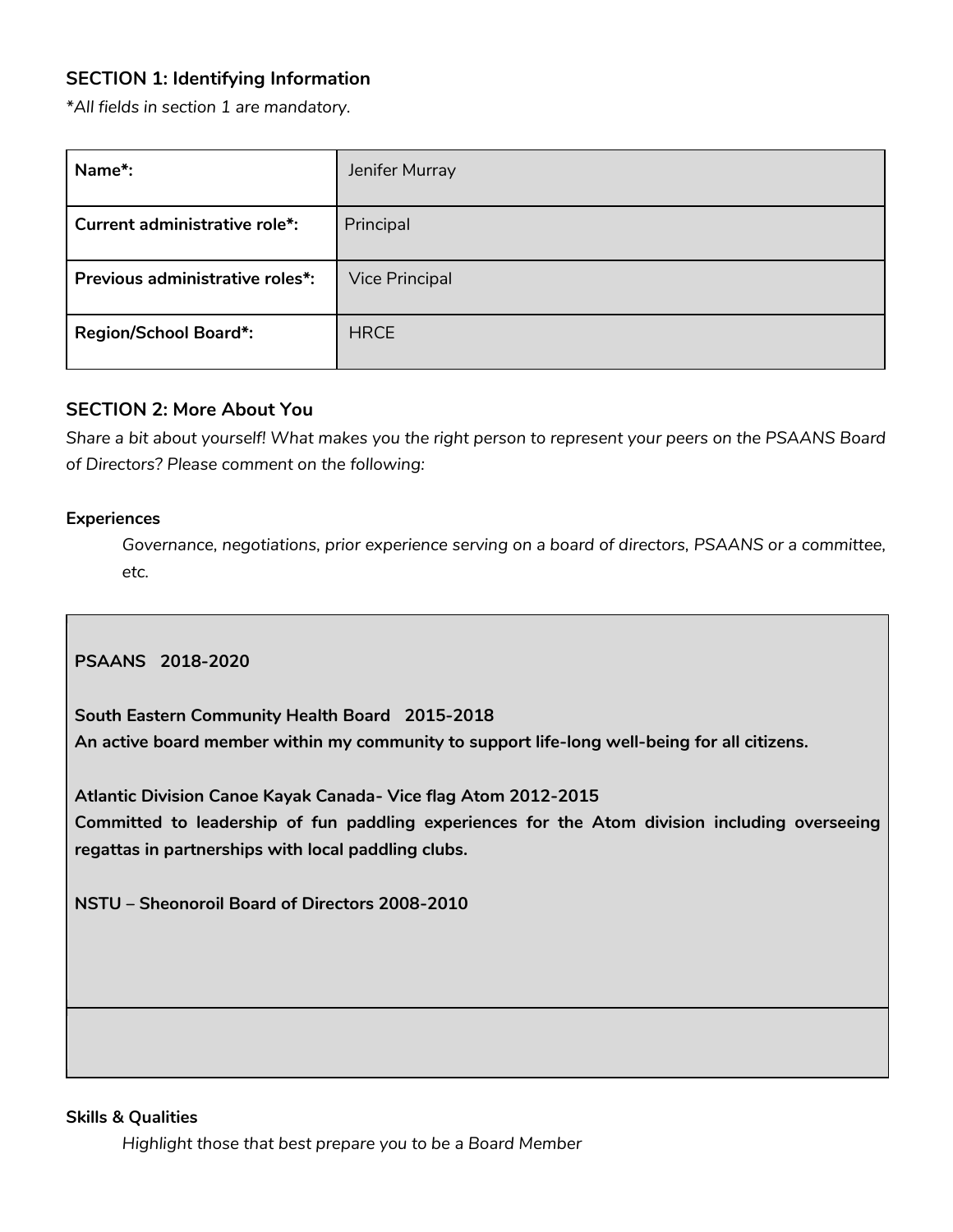**Advocate for public education: As a committed educator for over 25 years, I value the importance of a public education of the highest quality be available to all in Nova Scotia.** 

**Varied experiences: I have taught at both the junior and high school level in both English and French Immersion programs at various schools throughout HRCE in Halifax and Dartmouth. I have vice principal experience at various high schools (CHDHS, DHS, ADHS). I then had experience as an SIS TIENET consultant at central office and supported an HRCE perspective at the provincial level with early development of TIENET. After having missed the energy of students and a school, I returned to administration as principal of a junior high (CJHS) and then at a rural high school (ESDH). This educational experience, coupled with community volunteering, has offered me a wide lens to bring to the table at a local and provincial level.** 

**Committed to making administration a viable option for future leaders: I will continue to advocate for a well-balanced workload that makes administrative leadership a viable option later in one's teaching career. Administration is a very rewarding career and workload needs to continue to be an important aspect in the development of the Memorandum of Understanding with the EECD and PSAANS but it needs to also be part of our current conversations within our region and the provincial association membership.**

**Bilingual (Français, English)**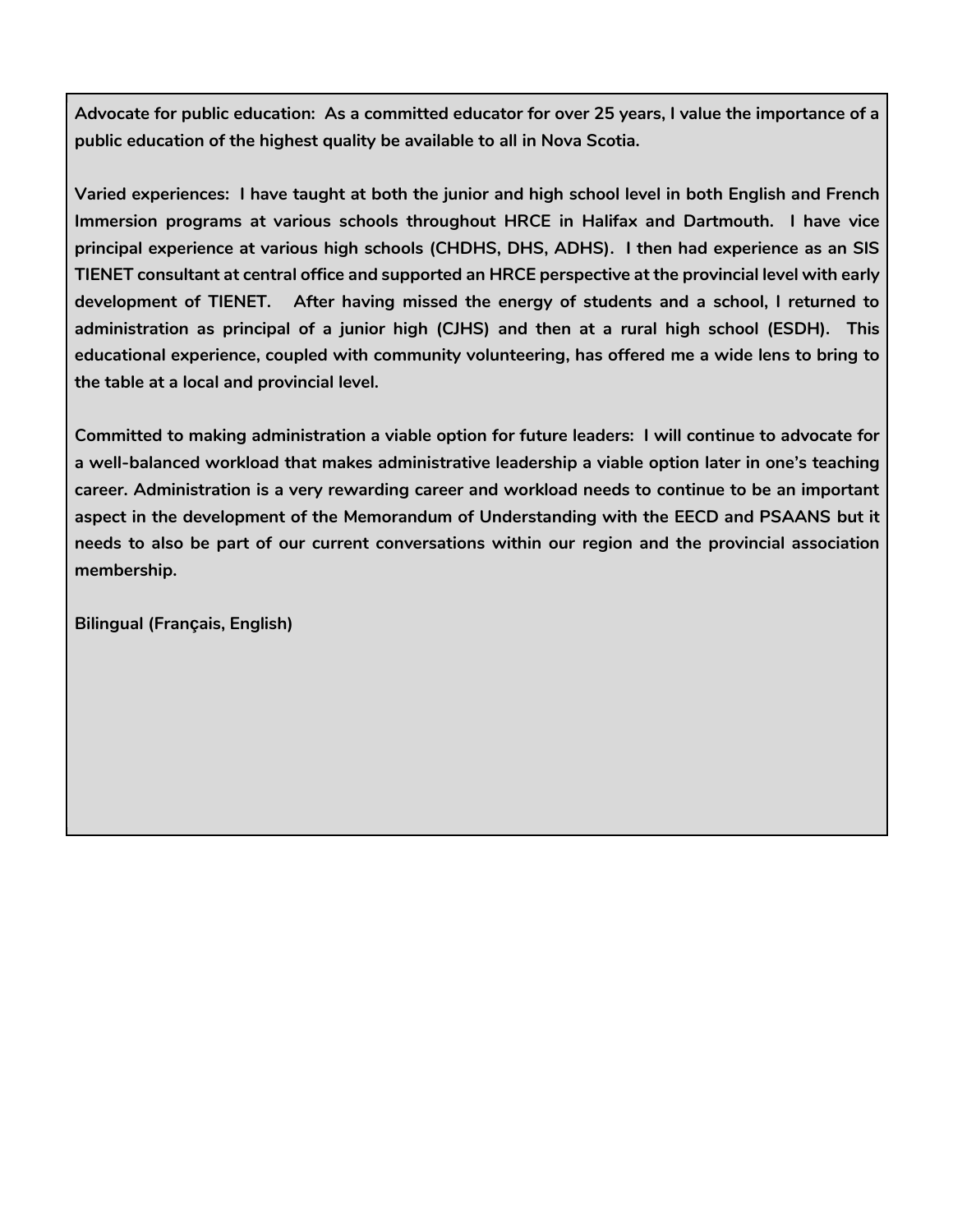**Other**

 *Final thoughts*

My first term as a director has allowed me to develop an understanding of the inner workings of the PSAANS board and to be part of its' early evolution as a new association within our province. I have been encouraged to put my name forward to PSAANS as an HRCE representative and I would proudly serve again.

Many members have reached out to me, directly and indirectly, voicing concerns that shine a light on increased stress and frustration many were and are still feeling. We are in a global pandemic and we need to find ways to infuse sustainable supports to our PSAANS membership across the province and here in HRCE. I will continue to bring forward questions and concerns from members.

Administration is a rewarding career and it needs to be a sustainable option for future leaders.

Please feel welcome to reach out to me with any questions or concerns you might have. No matter who is in the role as representative for HRCE, all PSAANS members are encouraged to bring forward questions/concerns of a wider perspective so that there is a clearer understanding of what needs to be problem-solved at a regional and/or provincial level.

Most importantly, to all PSAANS members, take care of yourselves… Self-care is giving the world the best of you instead of what's left of you ~Katie Reed

## **SECTION 3:**

*The fine print*

Additional information that WILL NOT be circulated or published as part of the election communications may be included in Section 4 (page 4) of this document.

To be official, this Nomination Form must be signed by the person named above indicating their acceptance of the nomination.